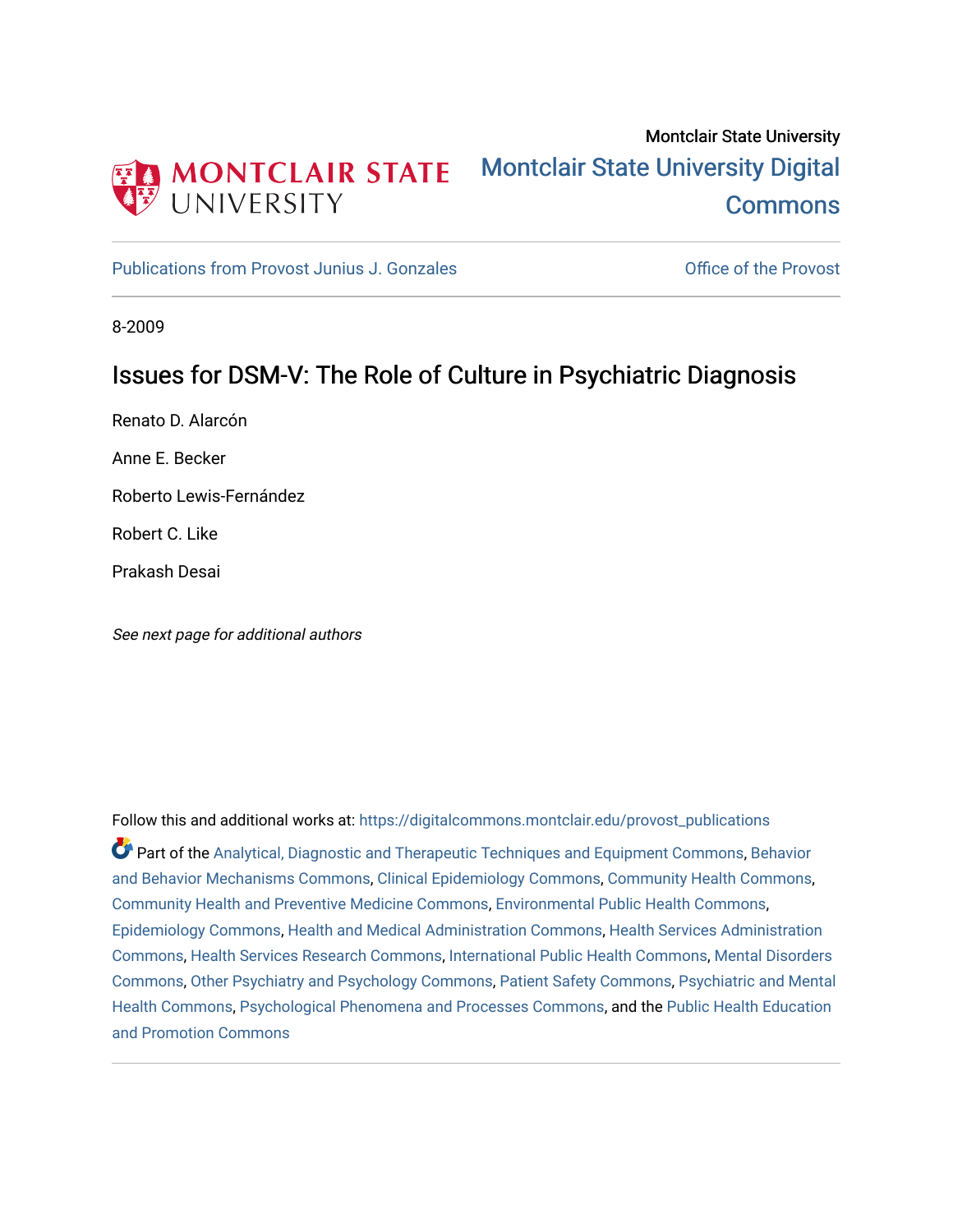### Authors

Renato D. Alarcón, Anne E. Becker, Roberto Lewis-Fernández, Robert C. Like, Prakash Desai, Edward Foulks, Junius Gonzales, Helena Hansen, Alex Kopelowicz, Francis G. Lu, María A. Oquendo, and Annelle Primm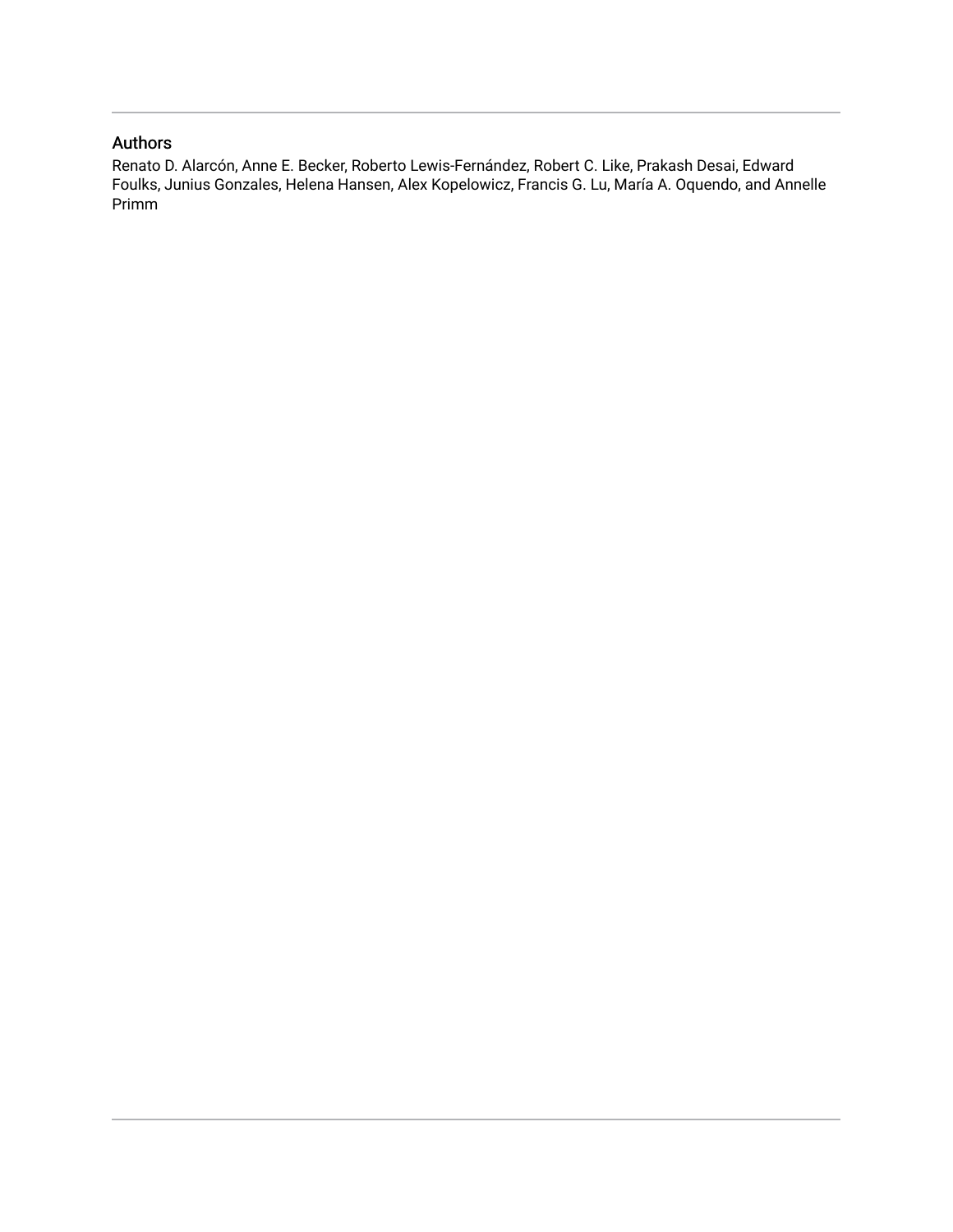## Issues for DSM-V

*The Role of Culture in Psychiatric Diagnosis*

*Renato D. Alarco´n, MD, MPH,\* Anne E. Becker, MD, PhD, ScM,†‡ Roberto Lewis-Ferna´ndez, MD,§¶ Robert C. Like, MD, MS, Prakash Desai, MD,\*\* Edward Foulks, MD, PhD,†† Junius Gonzales, MD, MPH,‡‡ Helena Hansen, MD, PhD,§§ Alex Kopelowicz, MD,¶¶ Francis G. Lu, MD, María A. Oquendo, MD,\*\*\* and Annelle Primm, MD, MPH†††‡‡‡ for the Cultural Psychiatry Committee of the Group for the Advancement of Psychiatry*

> The development of DSM-V represents a renewed and critical opportunity for the integration of sociocultural data into psychiatric nosology and diagnostic practice. Although DSM-IV provided more guidance on culturally informed diagnostic assessment than its predecessors, it still fell short in this domain, and there is much more to add. The cross-cultural utility of DSM-IV was hampered by its limited attention to culturally patterned diversity in phenomenology, risk moderation, and course through excessive reliance on decontextualized epidemiological data (Gold and Kirmayer, 2007). It was further constrained by insufficient emphasis on approaches that integrate pertinent sociocultural contextual data into the diagnostic process, such as the cultural formulation. The oversimplified framing of sociocultural processes as merely epiphenomenal to mental disorders eclipses their constitutive role, resulting in essentialism, reductionism, and ethnocentrism (Alarcón et al., 2002) that can preempt detailed inquiry into their complex etiologic pathways.

> Globalization, widespread migrations, and the international use of DSM-IV demand greater clinical expertise and sensitivity in responding to cultural diversity (Kirmayer, 2006). This is an eminently pragmatic call to action given that the United States is rapidly becoming a multiethnic and pluralistic society. Moreover, careful attention to the sociocultural dimensions of mental illness serves both a scientific and social justice agenda. For example, when assessment fails to attend to sociocultural factors, it risks misdiagnosis and the perpetuation of clinical stereotypes based on race, ethnicity, gender, religion, or sexual orientation, among other factors, which can lead to mental healthcare disparities. Data demonstrating elevated rates of misdiagnosis of schizophrenia among African Americans provide a sobering illustration of the costs of culturally uninformed practice. The consequences of this diagnostic disparity are enormous—more hospitalizations, higher antipsychotic dosages, and greater use of restraints among persons of African descent compared with whites (Flaherty and Meagher, 1980; Segal et al., 1996; Muroff et al., 2008). But correspondingly, differential risk relating to social adversity presents opportunities to advance models of etiologic pathways for mental disorders (Arnold et al., 2004; Grugha et al., 2004; Dutta et al., 2007; Muroff et al., 2008).

> These aims can be achieved through infusion of a sociocultural perspective into the entire manual, for example, comparable to the developmental approach that is currently planned. Every diagnostic encounter should consider the sociocultural context of illness, not only those involving migrants or racial/ethnic minorities. Majority patients also express distress in culturally embedded ways, which differ by region, age, gender, and local conditions and traditions. Elaborating on the existing DSM cultural formulation—that is, attending to sociocultural aspects of identity, phenomenology, explanatory models, stressors, supports, and clinician-patient relationship—would help integrate contextual data into a comprehensive diagnostic assessment for every patient (Hollan, 1997; Lewis-Fernandez, 1996). Moreover, relocating it from the last appendix in DSM-IV-TR to the section on diagnostic assessment in the main text will give it the visibility and prominence it merits,

<sup>\*</sup>Department of Psychiatry and Psychology, Mayo Clinic College of Medicine, Rochester, MN; †Department of Global Health and Social Medicine, Harvard Medical School, Boston, MA; ‡Department of Psychiatry, Massachusetts General Hospital, Boston, MA; §Department of Psychiatry, Columbia University, New York, NY; ¶New York State Center of Excellence for Cultural Competence, and Hispanic Treatment Program, New York State Psychiatric Institute, New York, NY; Department of Family Medicine, University of Medicine and Dentistry of New Jersey-Robert Wood Johnson Medical School, New Brunswick, NJ; \*\*Department of Psychiatry, University of Illinois at Chicago, Chicago, IL; ††Department of Psychiatry, Tulane University, New Orleans, LA; ‡‡College of Behavioral and Community Sciences, Louis de la Porte Florida Mental Health Institute, University of South Florida, Tampa, FL; §§Department of Psychiatry, New York University, New York, NY; ¶¶Department of Psychiatry and Biobehavioral Science, David Geffen School of Medicine at UCLA, Los Angeles, CA; Department of Psychiatry and Behavioral Sciences, University of California, Davis, Sacramento, CA; \*\*\*Department of Psychiatry, Columbia University and New York State Psychiatric Institute, New York, NY; †††Office of Minority and National Affairs, American Psychiatric Association, Arlington, VA; and ‡‡‡Department of Psychiatry and Behavioral Science, Johns Hopkins University, Baltimore, MD.

Send reprint requests to Roberto Lewis-Fernández, MD, Department of Psychiatry, Columbia University, NYSPI, Rm 3200 (Unit 69), 1051 Riverside Drive, New York City, NY 10032.

Copyright © 2009 by Lippincott Williams & Wilkins ISSN: 0022-3018/09/19708-0559 DOI: 10.1097/NMD.0b013e3181b0cbff